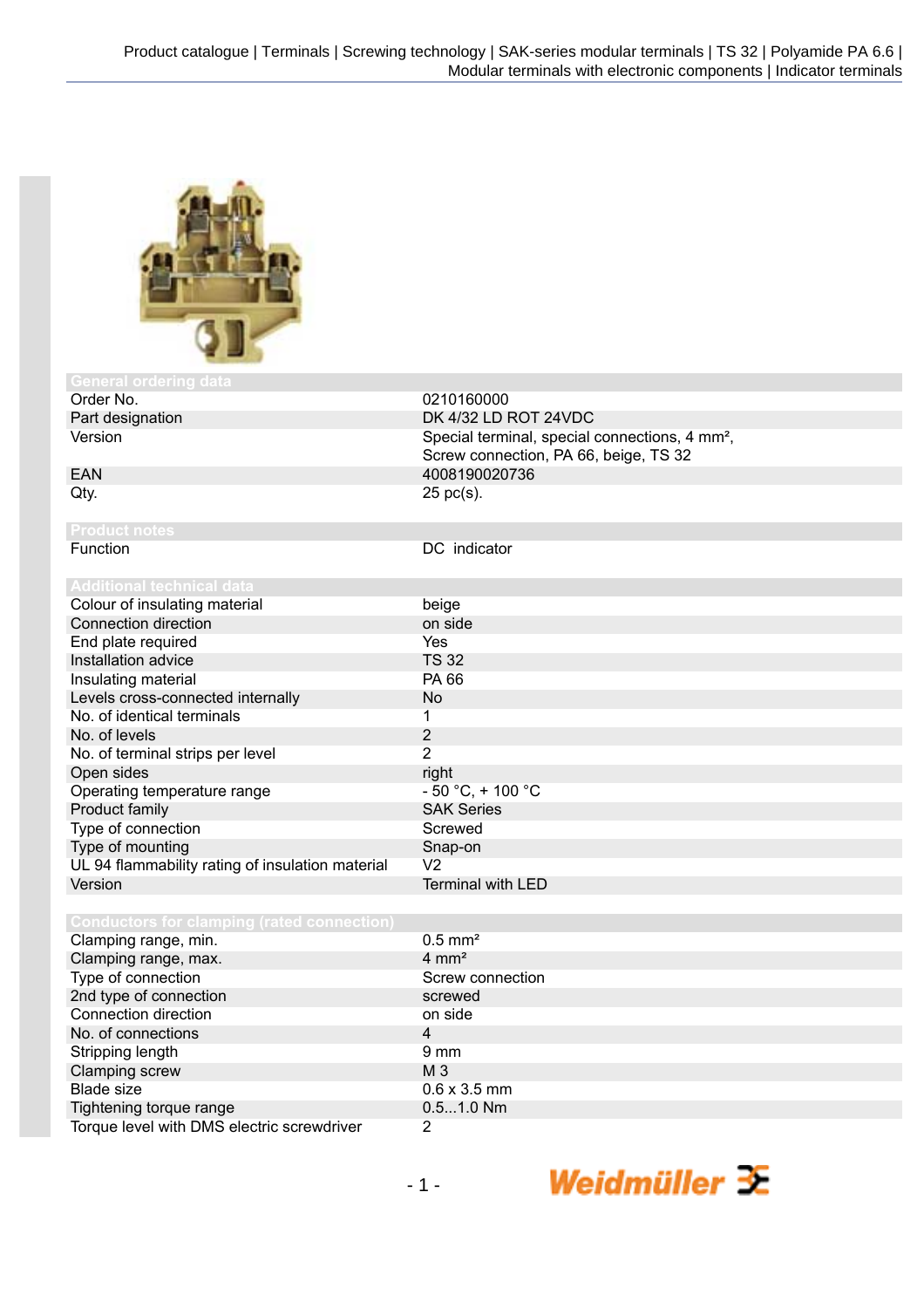| <b>Conductors for clamping (rated connection)</b><br>A <sub>3</sub><br>Gauge to IEC 60947-1<br>Solid, min.<br>$0.5$ mm <sup>2</sup><br>$4 \text{ mm}^2$<br>Solid, max.<br>Stranded, min.<br>$0.5$ mm <sup>2</sup><br>$4 \text{ mm}^2$<br>Stranded, max.<br>$0.5$ mm <sup>2</sup><br>Flexible, min.<br>$4 \, \text{mm}^2$<br>Flexible, max.<br>$0.5$ mm <sup>2</sup><br>Flexible with ferrule, min. (DIN 46228/1)<br>Flexible with ferrule, max. (DIN 46228/1)<br>$4 \, \text{mm}^2$<br><b>AWG 22</b><br>AWG conductor size, min.<br><b>AWG 12</b><br>AWG conductor size, max.<br>$0.33$ mm <sup>2</sup><br>AWG conductor size, min.<br>$3.31$ mm <sup>2</sup><br>AWG conductor size, max.<br><b>Dimensions</b> |
|----------------------------------------------------------------------------------------------------------------------------------------------------------------------------------------------------------------------------------------------------------------------------------------------------------------------------------------------------------------------------------------------------------------------------------------------------------------------------------------------------------------------------------------------------------------------------------------------------------------------------------------------------------------------------------------------------------------|
|                                                                                                                                                                                                                                                                                                                                                                                                                                                                                                                                                                                                                                                                                                                |
|                                                                                                                                                                                                                                                                                                                                                                                                                                                                                                                                                                                                                                                                                                                |
|                                                                                                                                                                                                                                                                                                                                                                                                                                                                                                                                                                                                                                                                                                                |
|                                                                                                                                                                                                                                                                                                                                                                                                                                                                                                                                                                                                                                                                                                                |
|                                                                                                                                                                                                                                                                                                                                                                                                                                                                                                                                                                                                                                                                                                                |
|                                                                                                                                                                                                                                                                                                                                                                                                                                                                                                                                                                                                                                                                                                                |
|                                                                                                                                                                                                                                                                                                                                                                                                                                                                                                                                                                                                                                                                                                                |
|                                                                                                                                                                                                                                                                                                                                                                                                                                                                                                                                                                                                                                                                                                                |
|                                                                                                                                                                                                                                                                                                                                                                                                                                                                                                                                                                                                                                                                                                                |
|                                                                                                                                                                                                                                                                                                                                                                                                                                                                                                                                                                                                                                                                                                                |
|                                                                                                                                                                                                                                                                                                                                                                                                                                                                                                                                                                                                                                                                                                                |
|                                                                                                                                                                                                                                                                                                                                                                                                                                                                                                                                                                                                                                                                                                                |
|                                                                                                                                                                                                                                                                                                                                                                                                                                                                                                                                                                                                                                                                                                                |
|                                                                                                                                                                                                                                                                                                                                                                                                                                                                                                                                                                                                                                                                                                                |
|                                                                                                                                                                                                                                                                                                                                                                                                                                                                                                                                                                                                                                                                                                                |
| Width<br>6 <sub>mm</sub>                                                                                                                                                                                                                                                                                                                                                                                                                                                                                                                                                                                                                                                                                       |
| 56.5 mm<br>Height of lowest version                                                                                                                                                                                                                                                                                                                                                                                                                                                                                                                                                                                                                                                                            |
| 50 mm<br>Length                                                                                                                                                                                                                                                                                                                                                                                                                                                                                                                                                                                                                                                                                                |
|                                                                                                                                                                                                                                                                                                                                                                                                                                                                                                                                                                                                                                                                                                                |
| <b>Disconnect terminals</b>                                                                                                                                                                                                                                                                                                                                                                                                                                                                                                                                                                                                                                                                                    |
| Torque level with DMS electric screwdriver<br>$\overline{2}$                                                                                                                                                                                                                                                                                                                                                                                                                                                                                                                                                                                                                                                   |
|                                                                                                                                                                                                                                                                                                                                                                                                                                                                                                                                                                                                                                                                                                                |
| <b>Display element</b>                                                                                                                                                                                                                                                                                                                                                                                                                                                                                                                                                                                                                                                                                         |
| Current<br>5 mA                                                                                                                                                                                                                                                                                                                                                                                                                                                                                                                                                                                                                                                                                                |
| Indicator element<br>red                                                                                                                                                                                                                                                                                                                                                                                                                                                                                                                                                                                                                                                                                       |
| 24 V<br>Operating voltage for display, max.                                                                                                                                                                                                                                                                                                                                                                                                                                                                                                                                                                                                                                                                    |
| 24 V<br>Operating voltage for display, min.                                                                                                                                                                                                                                                                                                                                                                                                                                                                                                                                                                                                                                                                    |
| Type of voltage for indicator<br>DC                                                                                                                                                                                                                                                                                                                                                                                                                                                                                                                                                                                                                                                                            |
|                                                                                                                                                                                                                                                                                                                                                                                                                                                                                                                                                                                                                                                                                                                |
| <b>Fuse terminals</b>                                                                                                                                                                                                                                                                                                                                                                                                                                                                                                                                                                                                                                                                                          |
| Current<br>5 <sub>mA</sub>                                                                                                                                                                                                                                                                                                                                                                                                                                                                                                                                                                                                                                                                                     |
| <b>LED</b><br>Display                                                                                                                                                                                                                                                                                                                                                                                                                                                                                                                                                                                                                                                                                          |
| DC<br>Type of voltage for indicator                                                                                                                                                                                                                                                                                                                                                                                                                                                                                                                                                                                                                                                                            |
| <b>Rating data</b>                                                                                                                                                                                                                                                                                                                                                                                                                                                                                                                                                                                                                                                                                             |
| Rated cross-section<br>$4 \text{ mm}^2$                                                                                                                                                                                                                                                                                                                                                                                                                                                                                                                                                                                                                                                                        |
| 24 V<br>Rated voltage                                                                                                                                                                                                                                                                                                                                                                                                                                                                                                                                                                                                                                                                                          |
| 1 kV<br>Rated impulse voltage                                                                                                                                                                                                                                                                                                                                                                                                                                                                                                                                                                                                                                                                                  |
| Rated current<br>10 A                                                                                                                                                                                                                                                                                                                                                                                                                                                                                                                                                                                                                                                                                          |
| <b>Standards</b><br>IEC 60947-7-1                                                                                                                                                                                                                                                                                                                                                                                                                                                                                                                                                                                                                                                                              |
| Current with max. conductor<br>10A                                                                                                                                                                                                                                                                                                                                                                                                                                                                                                                                                                                                                                                                             |
| 3<br>Pollution severity                                                                                                                                                                                                                                                                                                                                                                                                                                                                                                                                                                                                                                                                                        |

Approvals institutes